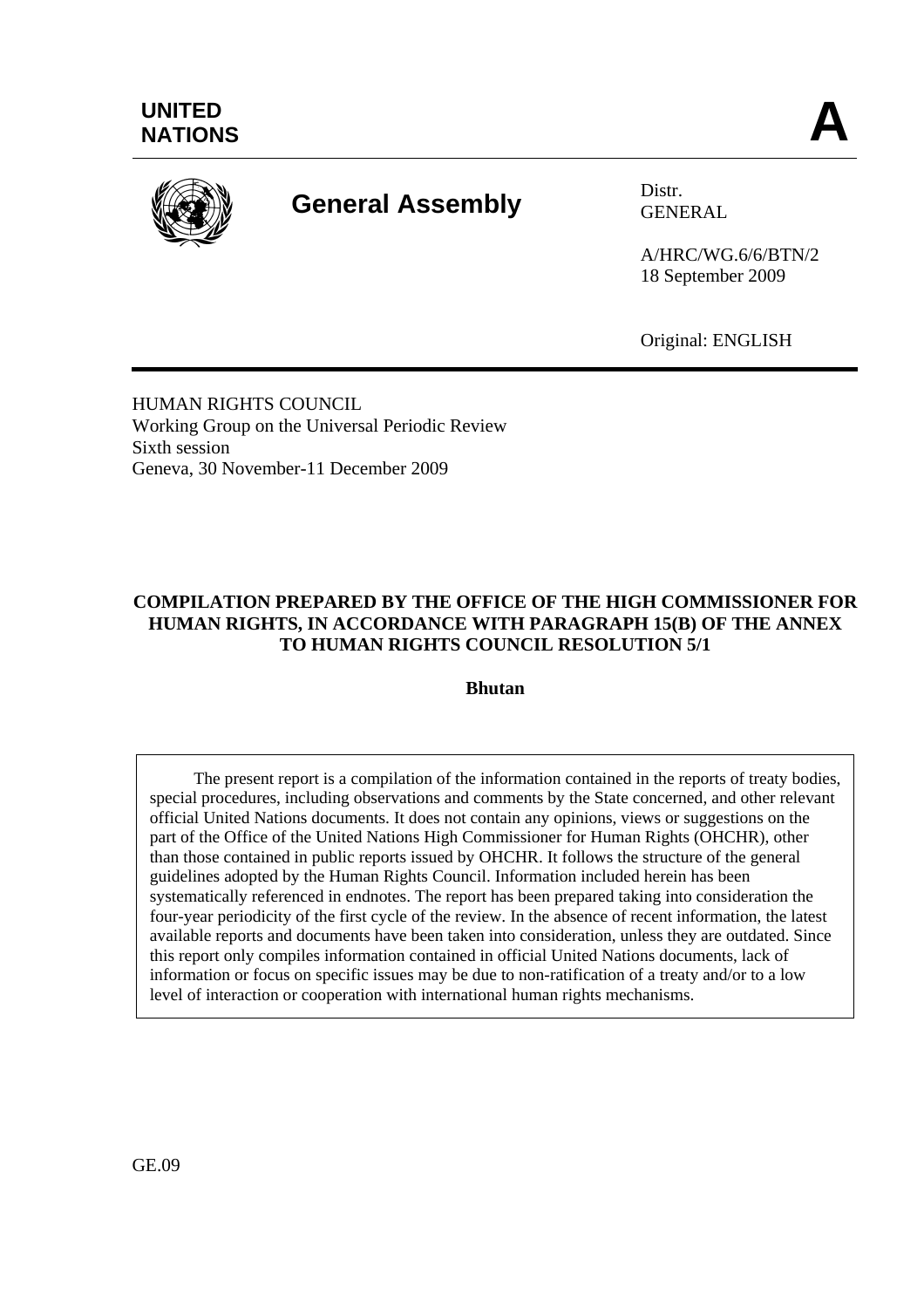## **I. BACKGROUND AND FRAMEWORK**

#### A. Scope of international obligations<sup>1</sup>

| Core universal human<br>rights treaties <sup>2</sup>                                                                                                                                                                                                               | Date of ratification,<br>accession or succession | <b>Declarations</b><br>/reservations | Recognition of specific competences of<br><i>treaty bodies</i> |
|--------------------------------------------------------------------------------------------------------------------------------------------------------------------------------------------------------------------------------------------------------------------|--------------------------------------------------|--------------------------------------|----------------------------------------------------------------|
| <b>CEDAW</b>                                                                                                                                                                                                                                                       | 31 Aug. 1981                                     | None                                 |                                                                |
| CRC.                                                                                                                                                                                                                                                               | 1 Aug. 1990                                      | None                                 |                                                                |
| Core treaties to which Bhutan is not a party: ICERD (signature only 1973), ICESCR, OP-ICESCR <sup>3</sup> , ICCPR,<br>OP1 ICCPR, OP2-ICCPR, OP-CEDAW, CAT, OP-CAT, OP-CRC-AC (signature only 2005), OP-CRC-SC<br>(signature only 2005), ICRMW, CRPD, OP-CRPD, CED. |                                                  |                                      |                                                                |

| Other main relevant international instruments                                      | Ratification, accession or succession             |
|------------------------------------------------------------------------------------|---------------------------------------------------|
| Convention on the Prevention and Punishment of the Crime of Genocide               | No.                                               |
| Rome Statute of the International Criminal Court                                   | N <sub>o</sub>                                    |
| Palermo Protocol <sup>4</sup>                                                      | N <sub>0</sub>                                    |
| Refugees and stateless persons <sup>5</sup>                                        | N <sub>o</sub>                                    |
| Geneva Conventions of 12 August 1949 and Additional Protocols thereto <sup>6</sup> | Yes, except Additional Protocols I, II<br>and III |
| ILO fundamental conventions <sup>7</sup>                                           | N <sub>o</sub>                                    |
| <b>UNESCO</b> Convention against Discrimination in Education                       | No.                                               |

1. In 2008, the Committee on the Rights of the Child (CRC) recommended the ratification of or accession to all core international human rights instruments.**<sup>8</sup>** In 2009, the Committee on the Elimination of Discrimination against Women (CEDAW) made a similar recommendation<sup>9</sup> and also commended Bhutan for its recent ratification of the two Optional Protocols to the Convention on the Rights of the Child.**<sup>10</sup>**

2. CEDAW noted the positive statement made by the Bhutanese delegation regarding the ratification of OP-CEDAW and encouraged Bhutan to ratify it as soon as possible.**<sup>11</sup>**

3. CRC recommended that Bhutan consider acceding to the 1951 Convention on the Status of Refugees and its 1967 Protocol**,** the 1954 Convention relating to the Status of Stateless Persons, and the 1961 Convention on the Reduction of Statelessness.**<sup>12</sup>**

4. A 2006 UNICEF report noted that Bhutan is not a member of the ILO**<sup>13</sup>** and CRC in 2008 recommended that Bhutan consider membership in the ILO and the ratification of ILO Conventions 138 and 182.**<sup>14</sup>**

#### **B. Constitutional and legislative framework**

5. CEDAW, while welcoming the adoption of the first written Constitution in Bhutan in 2008, called on Bhutan, inter alia, to consider enacting appropriate national legislation, containing a prohibition of both direct and indirect discrimination against women, in line with articles 1 and 2 (b) of the Convention; and explicitly to provide in its Constitution or other appropriate legislation that the provisions of international human rights agreements, in particular the Convention, are directly applicable at the domestic level and prevail over conflicting legislation.**<sup>15</sup>**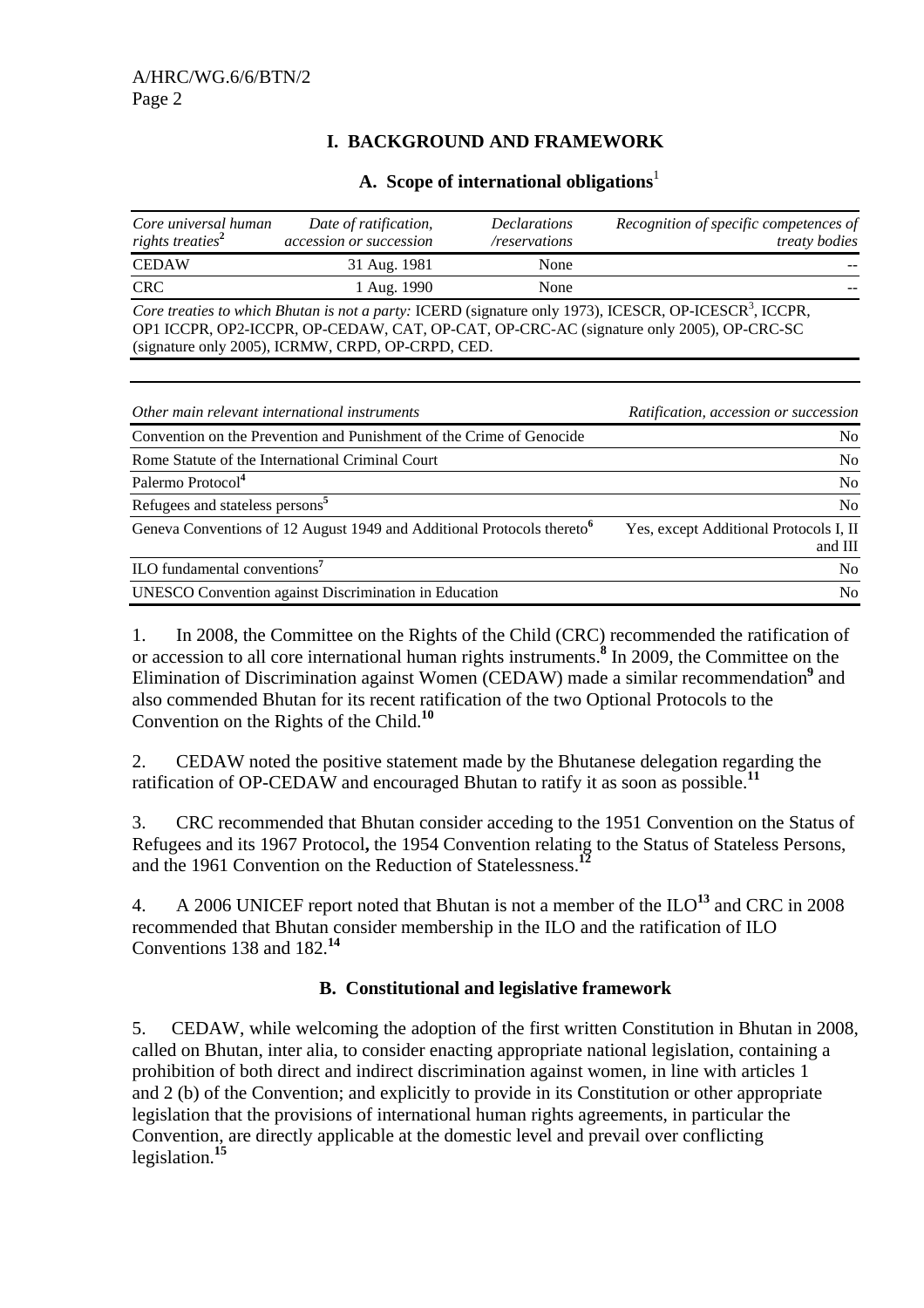6. CRC welcomed the inclusion of child rights specific provisions and fundamental rights in the Constitution. However, it expressed concern that article 7.22 of the Constitution may be used to unduly restrict these fundamental rights by the adoption of new legislation.**<sup>16</sup>** It recommended, inter alia, that Bhutan ensure that the draft Child Care and Protection Act is harmonized with the Convention and also encouraged its speedy adoption.**<sup>17</sup>**

## **C. Institutional and human rights infrastructure**

7. CEDAW, while acknowledging the important work of the National Commission on Women and Children and the institutional changes it underwent in 2008,**<sup>18</sup>** recommended that Bhutan provide additional financial and human resources to the Commission in order to enhance its effectiveness and increase its capacity to coordinate and monitor as well as to receive and investigate complaints; strengthen the network of Gender Focal Points, particularly through placing them at regional and local levels, including in remote and rural areas; give consideration to reinforcing the Commission's autonomy, independence and accountability, as well as ensuring that there is a clear separation of the Commission's functions in respect of women on the one hand, and children on the other.**<sup>19</sup>**

8. As of 5 May 2009, Bhutan does not have a national human rights institution accredited by the International Coordinating Committee of National Institutions for the Promotion and Protection of Human Rights (ICC).<sup>20</sup> CRC recommended that Bhutan establish an independent national human rights institution in full compliance with the Paris Principles relating to the status of national institutions.**<sup>21</sup>**

#### **D. Policy measures**

9. CEDAW welcomed the National Plan of Action for Gender, the first of its kind in Bhutan, the setting up of a network of Gender Focal Points, including in the armed forces, and the identification of the issue of gender as a cross-cutting development theme in the 10th five-year plan of the Gross National Happiness Commission, which also devotes a chapter to women in development.**<sup>22</sup>**

10. CRC, while noting that provisions of the Convention were being integrated into the National Plan of Action for Gender, regretted the absence of a national plan of action for children. The Committee recommended that Bhutan develop a national plan of action for children in consultation with civil society and all sectors involved in the promotion and protection of children's rights and ensure adequate allocation of human and financial resources both at the national and local levels for the Plan's implementation.**<sup>23</sup>**

#### **II. PROMOTION AND PROTECTION OF HUMAN RIGHTS ON THE GROUND**

## **A. Cooperation with human rights mechanisms**

|                           | Latest report<br>submitted and | Latest<br>concluding |                    |                                     |
|---------------------------|--------------------------------|----------------------|--------------------|-------------------------------------|
| Treaty body <sup>24</sup> | considered                     | observations         | Follow-up response | Reporting status                    |
| <b>CEDAW</b>              | 2007                           | Aug. 2009            | Due in $2011$      | Eighth to ninth reports due in 2014 |
| <b>CRC</b>                | 2007                           | Oct. 2008            | $- - -$            | Third to fifth reports due in 2012  |

#### **1. Cooperation with treaty bodies**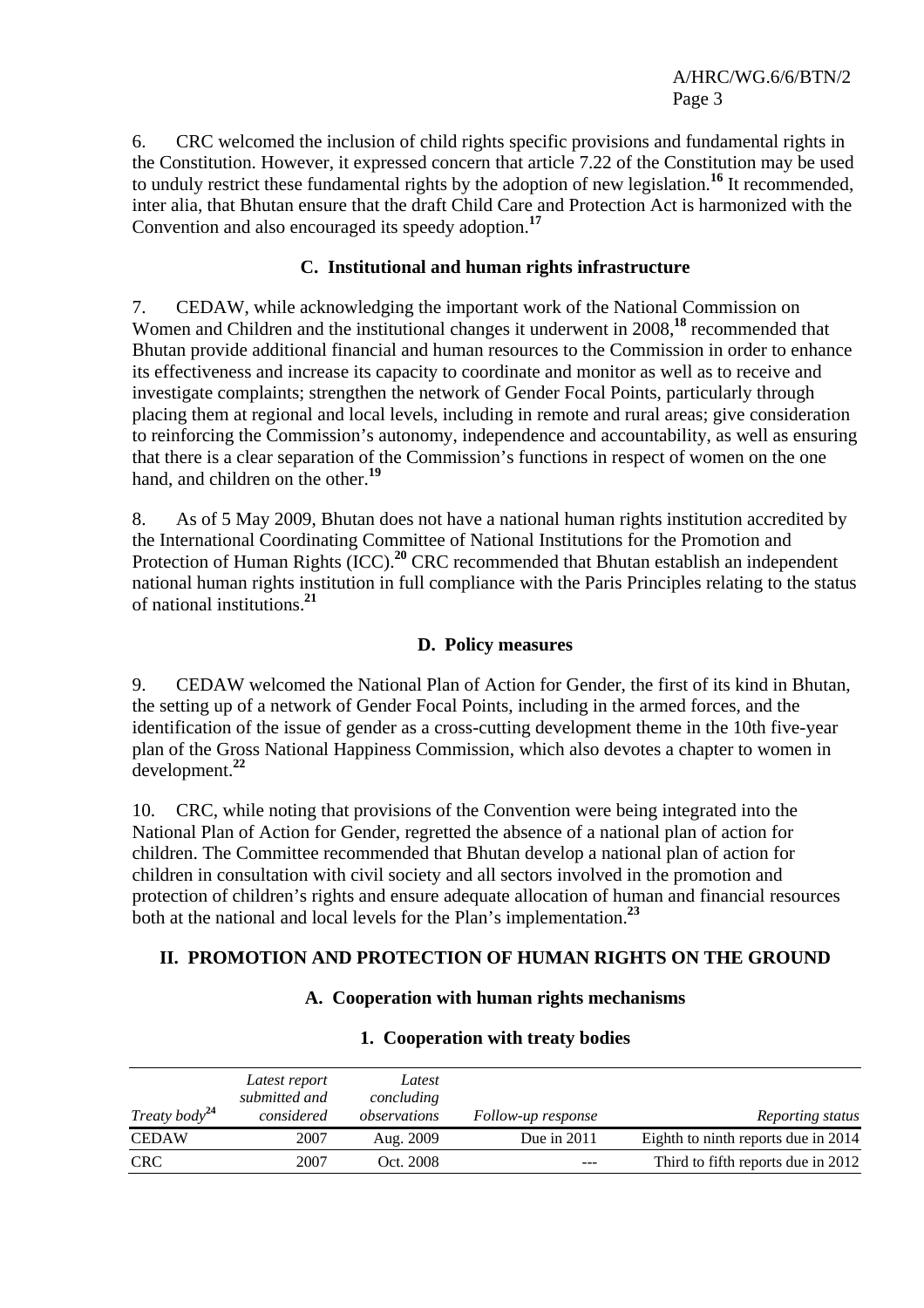11. CEDAW expressed its willingness to continue the dialogue with Bhutan, including through a country visit by Committee members to provide further guidance on the implementation of the Committee's recommendations and Bhutan's obligations under the Convention.**<sup>25</sup>**

| Standing invitation issued                                      | No.                                                                                                                                  |  |  |
|-----------------------------------------------------------------|--------------------------------------------------------------------------------------------------------------------------------------|--|--|
| Latest visits or mission reports                                | Working Group on Arbitrary Detention 17-22 October 1994 <sup>26</sup>                                                                |  |  |
| Visits agreed upon in principle                                 |                                                                                                                                      |  |  |
| Visits requested and not yet agreed<br>upon                     | Special Rapporteur on freedom of religion or belief, requested in 2006,<br>reminder sent in 2009.                                    |  |  |
| Facilitation/cooperation during<br>missions                     |                                                                                                                                      |  |  |
| Follow-up to visits                                             | Working Group on Arbitrary Detention (29 April – 6 May 1996) <sup>27</sup>                                                           |  |  |
| Responses to letters of allegations<br>and urgent appeals       | One communication was sent within the 4 year periodicity and the<br>Government replied to the communication.                         |  |  |
| Responses to questionnaires on<br>thematic issues <sup>28</sup> | Bhutan responded to none of the 15 questionnaires sent by special procedures<br>mandate holders, <sup>29</sup> within the deadlines. |  |  |

#### **2. Cooperation with special procedures**

## **3. Cooperation with the Office of the High Commissioner for Human Rights**

## 12**.** Bhutan contributed financially to OHCHR in 2006.**<sup>30</sup>**

## **B. Implementation of international human rights obligations**

## **1. Equality and non-discrimination**

13. In line with its previous recommendations, CEDAW in 2009 urged Bhutan to analyse existing traditions and stereotyped views in order to assess their impact on the achievement of gender equality. It recommended that policies be developed and programmes be directed at men and women to support the elimination of stereotypes associated with traditional roles in the family, the workplace and society at large, and to prevent the emergence of new stereotypes that are discriminatory against women. It also recommended that the media be encouraged to project a positive image of women and the equal status and responsibilities of women and men both in the public and private spheres.**<sup>31</sup>**

14. CEDAW recommended that Bhutan introduce specific legislation providing for the adoption and implementation of temporary special measures, in order to accelerate the de facto equality with men in all areas where women are underrepresented or in rural and remote areas, and that Bhutan raise public awareness about the importance of temporary special measures in accelerating the process of gender equality.**<sup>32</sup>**

15. CRC noted that Bhutan was undertaking efforts to improve the situation of vulnerable children, particularly those living in rural-remote areas, and children with disabilities, but remained concerned about gender discrimination, the lack of services for children with disabilities, the gap of resources between rural and urban areas and the disparities in the enjoyment of rights experienced by children of Nepalese ethnic origin, particularly in relation to their right to a nationality, to education and to health services.**<sup>33</sup>** It recommended that Bhutan, inter alia, take effective measures, including enacting or rescinding legislation where necessary, to prevent and eliminate discrimination in all fields of civil, economic, social and cultural life, as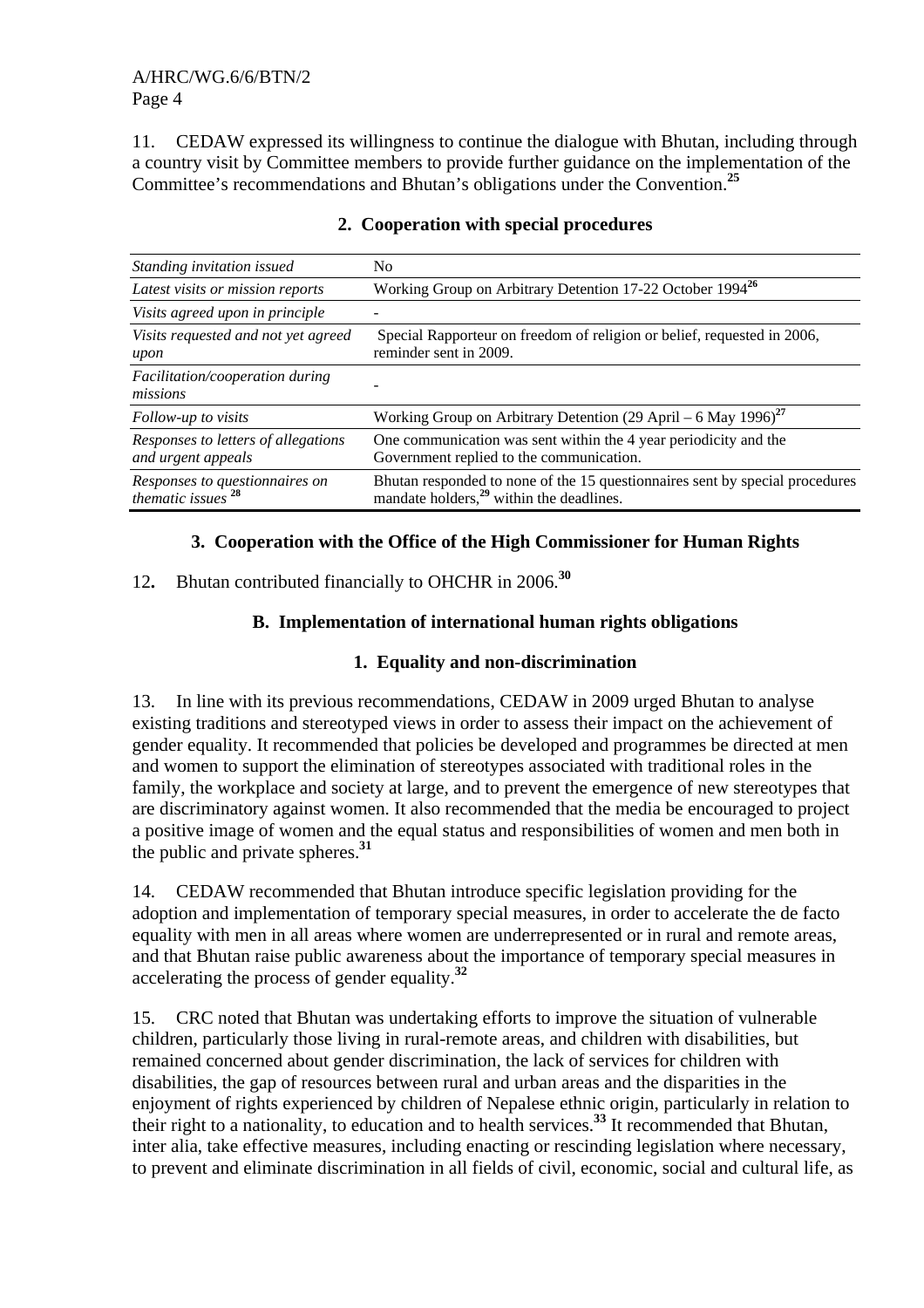well as comprehensive education campaigns to prevent and combat negative social attitudes towards different ethnic groups.**<sup>34</sup>**

16. The Working Group on Minorities in 2005 received a report alleging that the Lhotsampa minority community had been most affected by the policies of assimilation, exclusion, and eviction and that those policies had resulted in the expulsion of one-sixth of Bhutan's population.**<sup>35</sup>**

17. CRC expressed concern about the restrictive conditions to acquire Bhutanese citizenship and noted that the Constitution requires both parents to be of Bhutanese nationality in order for the child to acquire their nationality and that children, as a consequence of the restrictive citizenship requirements, risk being or are stateless. It urged Bhutan to take the necessary measures to ensure that no child is or risks being stateless, in accordance of article 7 of the Convention.**<sup>36</sup>**

18. CEDAW recalled its previous recommendation on the situation of ethnic Nepalese women who lost their Bhutanese citizenship following the enactment of the 1958 Citizenship Act, and expressed its continued concern at the impact that this may have on women acquiring citizenship based on their marital status and passing their citizenship to children born outside of the country, as well as children with non-national fathers, in particular those under 15 years of age, whose rights, including to education and access to health care, may be limited. CEDAW was encouraged by Bhutan's willingness to resume talks with the Government of Nepal and recommended that Bhutan resolve all outstanding issues, including ensuring full access to free education and health services to all children under 15 years of age.**<sup>37</sup>**

## **2. Right to life, liberty and security of the person**

19. The Working Group on Enforced or Involuntary Disappearances in its 2006 report noted that it had transmitted five cases to the Government. Regarding four outstanding cases it was not known whether the subjects crossed the border themselves or were arrested and handed over to the relevant authorities of a third country. Another case concerned the Public Secretary of the National Democratic Front of Bodoland who was arrested by the Bhutanese army at a hotel in Thimphu and subsequently disappeared. All of the cases remained outstanding.**<sup>38</sup>**

20. CRC remained concerned about the lack of the definition and prohibition of acts of torture and other cruel, inhuman or degrading treatment or punishment against children in its Penal Code and recommended the introduction of such a definition in its Penal Code.**<sup>39</sup>**

21. CEDAW welcomed the delegation's indication that a bill on domestic violence would be tabled by 2010**<sup>40</sup>** and encouraged Bhutan to enact legislation, including on domestic violence, as a matter of priority. It urged Bhutan to give priority attention to eliminating all forms of violence against women, as well as increasing access to justice for women victims of such violations, including in remote and rural areas. It also recommended that Bhutan adopt measures to increase the number of women working on these issues, including in the police force and other law enforcement agencies.**<sup>41</sup>**

22. CRC, while welcoming the measures undertaken to combat domestic violence, noted that cases of abuse and violence remained underreported and that physical and psychological recovery measures for victims were lacking. It urged Bhutan to reinforce mechanisms for monitoring the number of cases and the extent of violence, sexual abuse,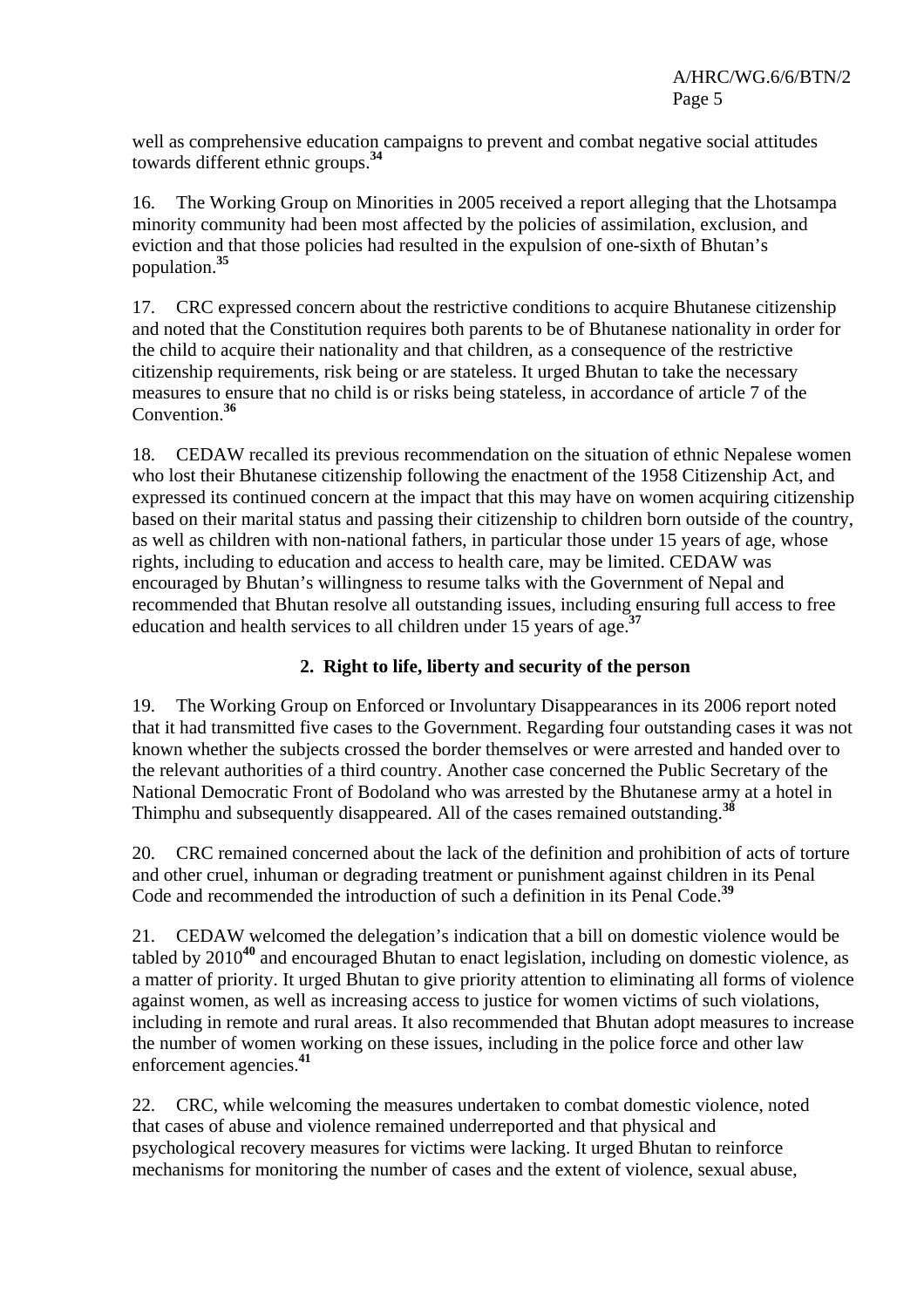neglect, maltreatment or exploitation, including within the family, in schools and in institutional or other care; and ensure that professionals working with children receive training on their obligation to report; and strengthen support for victims by ensuring their access to services for recovery, counselling and redress.**<sup>42</sup>**

23. CEDAW, while welcoming new measures to combat trafficking expressed concern at the growth of this phenomenon, urged Bhutan to intensify its efforts to combat all forms of trafficking and encouraged it to undertake research, align its national definition of prostitution and trafficking with international standards and intensify its efforts to provide support to girls and women at risk. It also recommended that bilateral measures and agreements be considered with countries of origin and neighbouring countries.**<sup>43</sup>**

24. CRC noted with appreciation that Bhutan had strengthened national legislation and that a national plan of action was being drafted to combat commercial sexual exploitation of children. However, it noted with concern that the extent and prevalence of sexual exploitation of children remained undocumented and there was no formal age of sexual consent It recommended, inter alia, that Bhutan undertake a comprehensive study to document the number of children victims of sexual exploitation and abuse and to identify the root causes; adopt and ensure the implementation of the national plan of action; ensure adequate resources in order to investigate cases of sexual abuse and exploitation and prosecute and impose adequate sentences for such crimes and consider incorporating a formal age of sexual consent in the legislation.**<sup>44</sup>**

25. A 2006 UNICEF report noted that Bhutan has banned corporal punishment in schools, which has reduced the incidence of such punishment but not yet eliminated it.**<sup>45</sup>** The report also indicated that children in monasteries are also subject to corporal punishment which is considered integral to the overall discipline of monastic life.**<sup>46</sup>** CRC recommended that Bhutan adopt legislation as soon as possible, explicitly prohibiting all forms of corporal punishment of children in all settings, including the home; and take all measures to ensure the enforcement of the law, conduct capacity building of professionals working with children and carry out awareness raising and public education campaigns against corporal punishment and promote non-violent and participatory methods of child rearing and education.**<sup>47</sup>**

## **3. Administration of justice and the rule of law**

26. The 2006 Country Common Assessment (CCA) report noted that in respect to children in conflict with the law, police data showed a significant rise in convictions of young people – from negligible rates in the early 1990s to around 60 cases per year by 2003. The minimum age of criminal responsibility is ten years, though the National Commission for Women and Children has started advocating with the Royal Court of Justice to increase this to 13 years.**<sup>48</sup>** CRC recommended, inter alia, that Bhutan ensure that a system of juvenile justice in accordance with the Convention is fully integrated into legislation and practice; raise the minimum age of criminal responsibility; ensure that deprivation of liberty is used only as a measure of last resort and for the shortest period of time, that it is expressly authorised by a court and that juveniles are separated from adults during such deprivation; provide children, both victims and accused, with adequate legal assistance; ensure the free assistance of an interpreter; and conduct training programmes on relevant international standards for all professionals involved with the juvenile justice system.**<sup>49</sup>**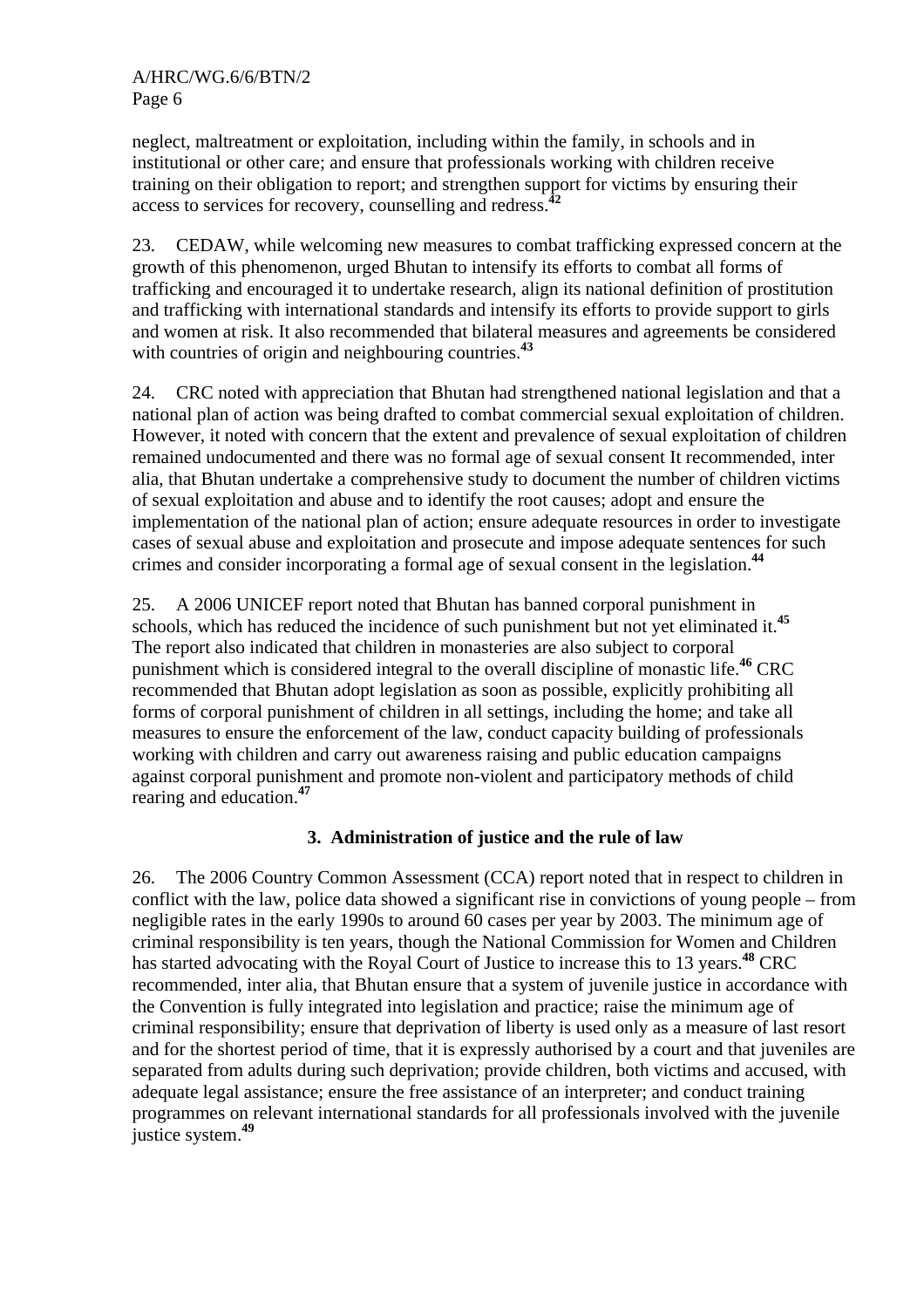## **4. Right to privacy, marriage and family life**

27. CRC recommended, inter alia, that Bhutan strengthen and further develop institutional structures that are accessible and free in order to implement effective birth registration; ensure that the lack of registration does not impose an impediment to school attendance; and that it seek technical assistance from UNICEF for the implementation of those recommendations.**<sup>50</sup>**

28. CEDAW encouraged Bhutan to take effective measures including through legal action and public outreach campaigns, to put an end to the practice of illegal underage marriage and recommended that Bhutan take appropriate action to end the practice of polygamy.**<sup>51</sup>**

29. CRC noted the absence of alternative care other than monasteries and that most separated children remain in the extended family without sufficient support from the State.**<sup>52</sup>** It recommended that the Bhutan strengthen its efforts to provide protection for children in case of separation from their family; and encouraged Bhutan to ensure that an appropriate assessment, monitoring and follow-up mechanism is put in place, including for children in monasteries and to continue trainings on child rights in monasteries, recommending that technical assistance be sought from relevant international organizations and agencies.**<sup>53</sup>**

30. CEDAW recommended that Bhutan bring its provisions regarding custody of children on dissolution of marriage in line with article 16, paragraph 1 (d) of the Convention, which highlights the need to take into account the best interests of the child.<sup>54</sup> CRC recommended that Bhutan evaluate its adoption practices and enact legislation in accordance with the best interests of the child and article 21 of the Convention.**<sup>55</sup>**

## **5. Freedom of religion or belief, expression, association and peaceful assembly, and right to participate in public and political life**

31. In 2006, the Special Rapporteur on freedom of religion or belief sent an urgent appeal jointly with the Chairperson-Rapporteur of the Working Group on Arbitrary Detention, the Special Rapporteur on the promotion and protection of the right to freedom of opinion and expression and the Special Rapporteur on the question of torture regarding two Christians who were arrested by officials from the Crime and Investigation Department of Royal Bhutan Police (RBP) in Thimphu for screening the film "Jesus". The two men had reportedly been subjected to torture and ill-treatment in detention. The Government of Bhutan in its reply to this communication provided information that the two detainees were found guilty of an offence of official misconduct, deceptive practice, and breach of trust and criminal misappropriation of Government property.**<sup>56</sup>**

32. A 2005 report of the Working Group on Minorities indicated that the (Nepalispeaking) Lhotsampa suffers religious intolerance, and that under *Driglam Namza* many southern Bhutanese were 'encouraged' to follow Buddhist teachings and practices while the few Hindu religious institutions like *Pathsalas* in the southern belt were closed down.**<sup>57</sup>**

33. CRC welcomed the inclusion of civil society representatives in the NCWC. However it expressed concern that the Civil Society Act of 2007 may result in restrictions on civil society organizations. It recommended, inter alia, that Bhutan promote, without undue restrictions, the establishment of civil society organizations and seek UNDP and UNICEF assistance for capacity building of civil society NGOs on children's rights.**<sup>58</sup>**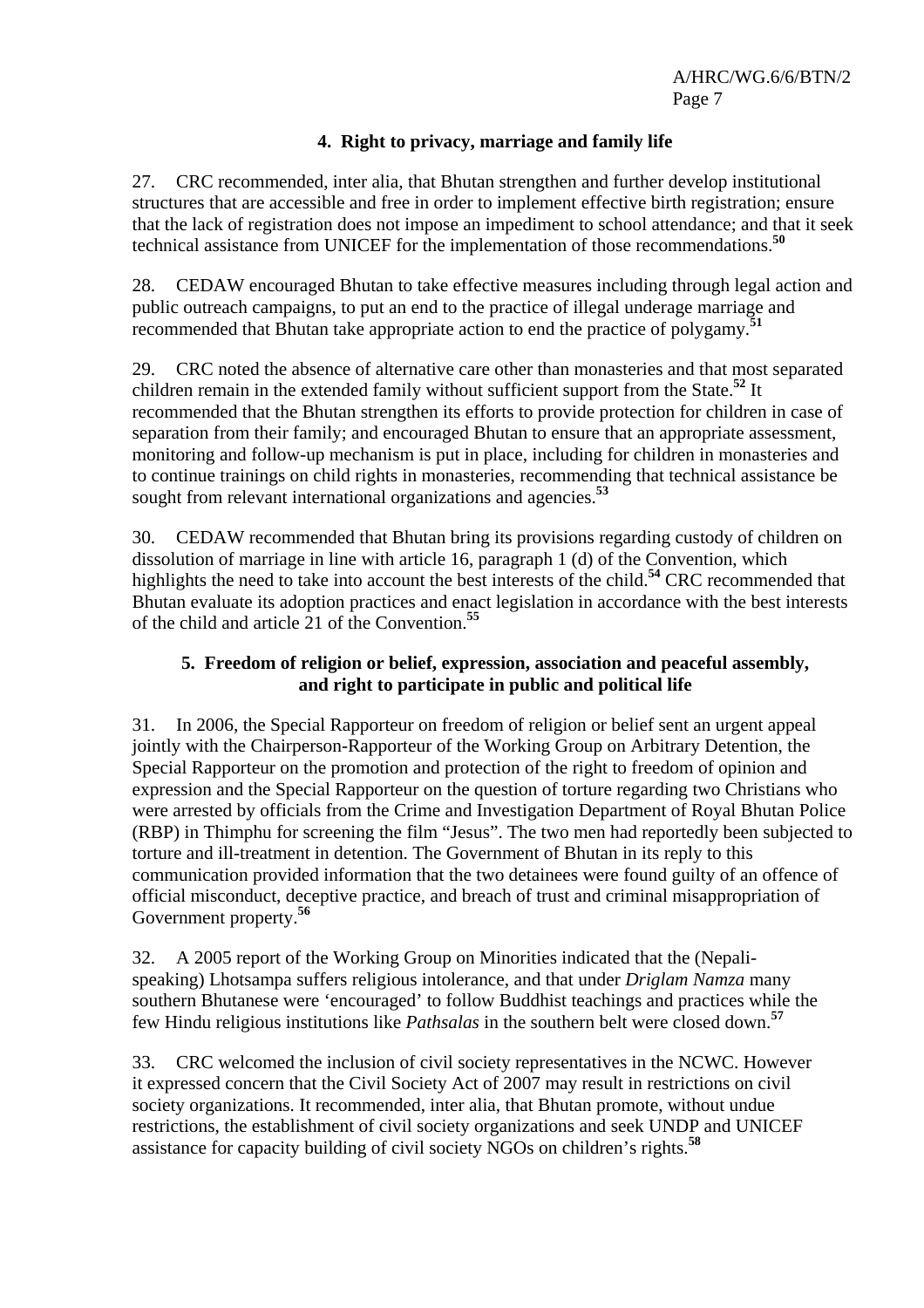34. A 2008 United Nations Statistics Division source indicated that the proportion of seats held by women in the national parliament decreased from 9.3 per cent in 2005 to 2.7 per cent in 2008.**<sup>59</sup>** The 2006 CCA report noted that women were also underrepresented at lower levels of government.<sup>60</sup> In 2009 CEDAW requested that Bhutan implement, as a matter of urgency, sustained policies aimed at the promotion of women's full, active and equal participation in decision-making in all areas of public and political life. In particular, it encouraged Bhutan to review criteria required for certain positions when such requirements turn into obstacles or barriers to women's access to decision-making. It also recommended the use of temporary measures according to article 4, paragraph 1, of the Convention. CEDAW further recommended the implementation of awareness-raising activities about the importance of women's participation in decision-making positions during the current transition of society as a whole, including in its remote and rural areas.**<sup>61</sup>**

## **6. Right to work and to just and favourable conditions of work**

35. The 2006 CCA report noted that while women have the same rights as men, when it comes to formal work they are in the minority in all sectors of paid employment.**<sup>62</sup>** CEDAW in 2009 remained concerned at the high rates of reported cases of sexual harassment in the workplace and recommended that Bhutan take effective measures to ensure access to remedial mechanisms, including access to justice, for victims of sexual harassment.**<sup>63</sup>**

36. CRC welcomed that Bhutan had established the minimum age for admission to employment at 18 in the Labour and Employment Code of 2007. However it was concerned about the high incidence of child labour, insufficient awareness among the public of the negative effects of child labour and the lack of available data on the number of children affected.**<sup>64</sup>** It recommended that Bhutan, inter alia, undertake a national study to ascertain the root causes and extent of child labour and design and conduct campaigns to raise awareness of the negative effects of exploitative child labour; and seek technical assistance from ILO and UNICEF to combat the economic exploitation of children.**<sup>65</sup>**

37. CEDAW was concerned in particular at the situation of girl child domestic workers, mainly from rural and remote areas, who work long hours, do not have access to education and may be subject to violence It urged Bhutan to strengthen its efforts to eradicate domestic child labour abuse and ensure that children have access to education, health care and social protection as well as enjoying the protection of the minimum labour standards elaborated by the ILO.**<sup>66</sup>**

## **7. Right to social security and to an adequate standard of living**

38. The 2008-2012 United Nations Development Assistance Framework (UNDAF) noted that although Bhutan has made significant socio-economic progress, about 31.7 per cent of the population continue to live below the poverty line.**<sup>67</sup>** A 2006 UNICEF report noted that of the population living in income poverty, the overwhelming majority  $-97$  per cent– is in the rural areas and more than half are in the eastern region. Poverty is also more prevalent among larger households.**<sup>68</sup>** CEDAW was concerned about the feminization of poverty, particularly in rural areas and about the lack of data on poverty.**<sup>69</sup>**

39. CEDAW recommended the creation of adequate job opportunities with decent pay for rural women, as well as the provision of a broad range of support services for women in the informal sector and the creation of access to market facilities. It also called upon Bhutan to provide social benefits to home-workers.**<sup>70</sup>** CRC recommended that Bhutan improve its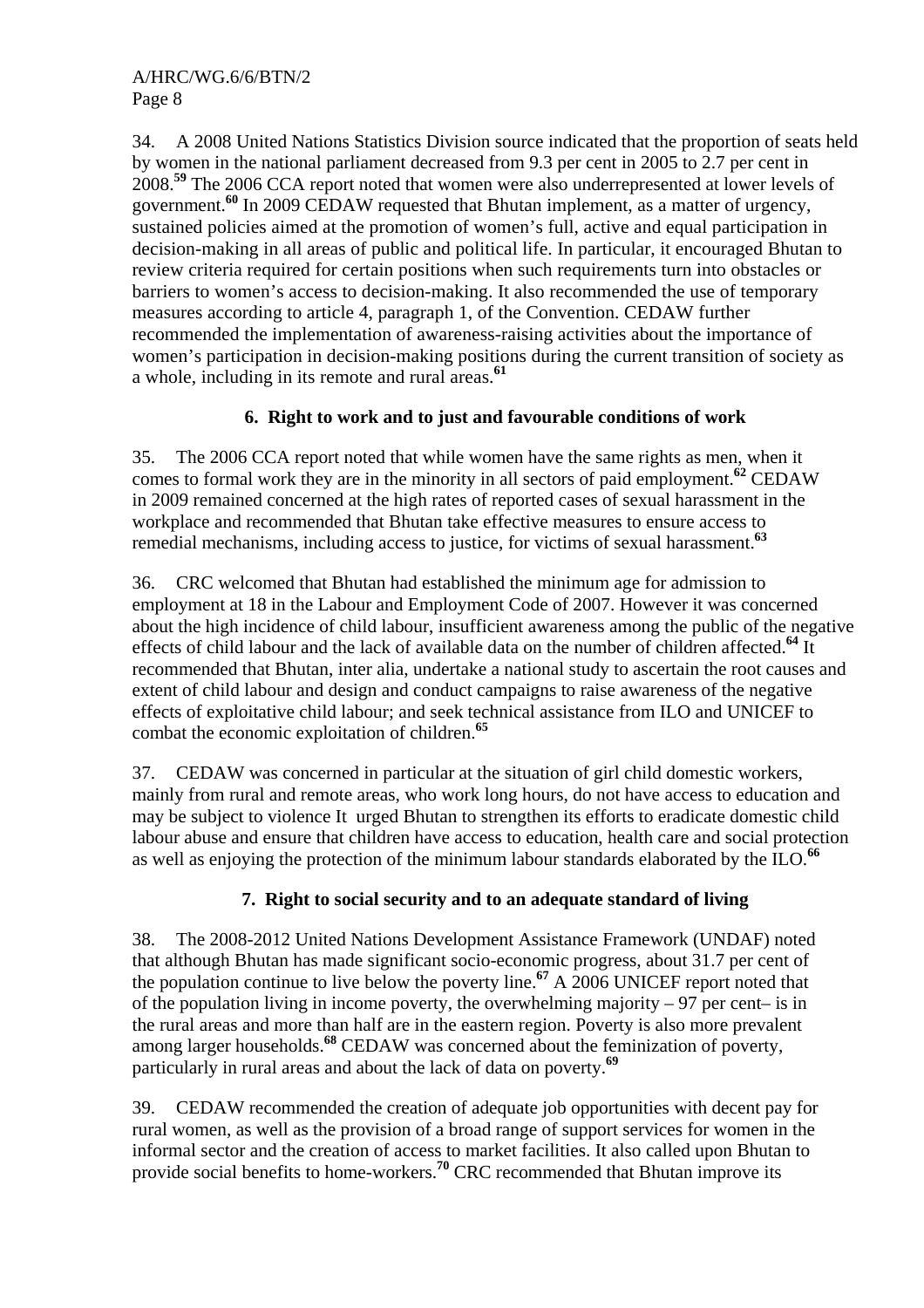coordination and reinforce its efforts to allocate adequate human and financial resources to provide support and material assistance, with a particular focus on the most marginalized and disadvantaged families, and to guarantee the right of children to an adequate standard of living.**<sup>71</sup>**

40. A 2006 UNICEF report noted that Bhutan still has disturbingly high levels of proteinenergy malnutrition<sup>72</sup> and that many parts of the country suffer from food insecurity, mainly during the May to July period before the harvest.**<sup>73</sup>**

41. A 2006 UNICEF report noted that it is a priority to increase the numbers of female health workers and that one way of boosting the number of female nurses would be to make it easier for them to return to work after having raised a family; at present it is not possible to return to public service once you have resigned.**<sup>74</sup>** A 2008 United Nations Statistics Division source indicated that the proportion of births attended by skilled health personnel increased from 23.7 per cent in 2000 to 56.1 per cent in 2003.**<sup>75</sup>**

42. CRC recommended that Bhutan continue to make efforts to give free access to health services and ensure equitable access for the entire population; develop a strategy to combat malnourishment and food insecurity; and build national capacities to train health workers and medical practitioners.**<sup>76</sup>**

43. CRC noted the introduction in 2002 of the Adolescent Reproductive Health Education and Life Skills Programme, but remained concerned that further measures are required in order to address adolescent sexual and reproductive health issues. CRC recommended that Bhutan take all necessary measures, including by providing information and education with respect to adolescent reproductive health and by making a comprehensive range of contraceptives widely available.**<sup>77</sup>** CEDAW recommended the wide promotion of family planning and reproductive health education, including in remote areas, and targeted at girls and boys, with special attention being paid to the prevention of early pregnancies and the control of sexually transmitted diseases.**<sup>78</sup>**

44. CRC, while welcoming Bhutan's policy on providing free antiretroviral therapy and noting the relatively low HIV/AIDs prevalence rate, was concerned that reported cases of HIV are increasing.**<sup>79</sup>** A 2008 UNICEF/UNAIDS/WHO/UNFPA report noted that national strategic plans on HIV and AIDS have been adjusted to focus on prevention for adolescents who are most at risk.**<sup>80</sup>** CEDAW urged Bhutan to undertake comprehensive research to determine the factors leading to the feminization of HIV/AIDS, with a view to developing appropriate strategies to reduce women's vulnerability to the disease.**<sup>81</sup>**

45. CEDAW recommended that Bhutan continue to take measures to improve women's access to general, mental health and reproductive health care, for all women, including older women, and women in rural and remote areas. It urged Bhutan to make every effort to increase women's access to health-care facilities and confidential medical assistance by trained personnel, in particular in rural and remote areas, despite the difficult terrain.**<sup>82</sup>**

46. A 2006 UNICEF report noted that one of Bhutan's major achievements has been to extend water supply and sanitation coverage across the country. Coverage varied somewhat, however, between districts.<sup>83</sup> CRC, while welcoming the improved access to safe drinking water and basic sanitation, was concerned about the lack of data on the percentage of the population which had access to such basic provisions.**<sup>84</sup>**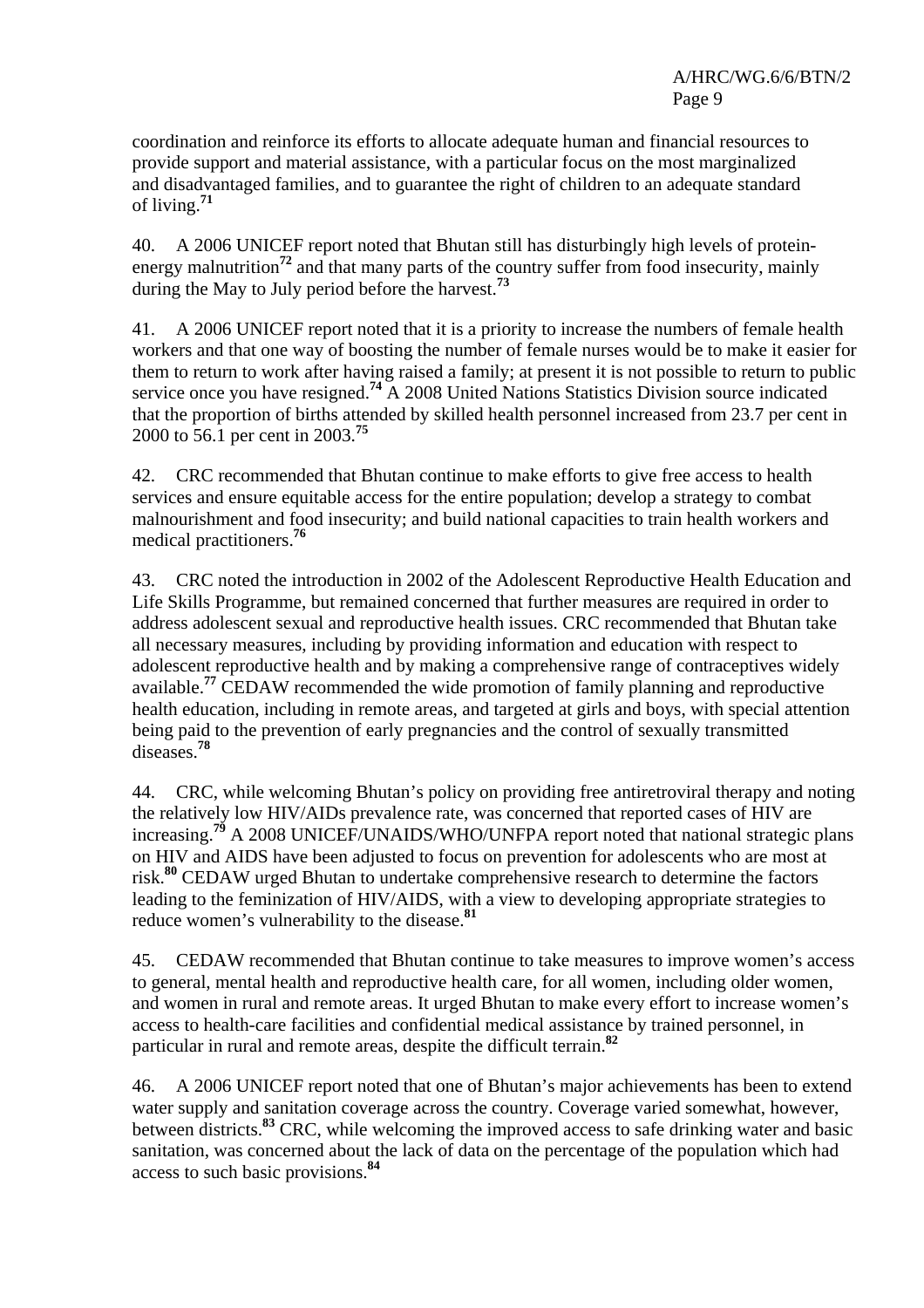47. The 2006 CCA report noted, inter alia, that an estimated two-thirds of the urban population are now migrants from rural areas.**<sup>85</sup>** A 2008 United Nations Statistics Division source indicated that the total proportion of urban population living in slums in 2001 was 44.1 per cent.**<sup>86</sup>**

## **8. Right to education and right to participate in cultural life of the community**

48. CRC welcomed that the Constitution guarantees free education to all children of school age up to class ten, but was concerned that informal fees were still being charged and that education was not made compulsory. It was concerned that a remarkable number of children are not enrolled, that repetition and drop-out rates are high and that gender parity still has to be achieved. It recommended, inter alia, that Bhutan ensure that primary education is compulsory and free of all costs and accessible in an equitable manner for all children; strengthen efforts to achieve enrolment of all children; and provide more early education facilities and vocational training centres accessible in all regions of the country.**<sup>87</sup>** CEDAW recommended that Bhutan adopt and implement targeted measures to ensure equal access for girls and women to all levels of education, specifically by examining the possibility of providing incentives to girls and their families to encourage them to remain in schools; take measures, including the development of non-formal education, to address girls' and women's illiteracy, including through the continuation and increase of programmes for adult education and take the necessary steps to encourage pregnant girls and married girls to continue their education.**<sup>88</sup>**

49. CRC, while noting as positive the planned re-opening of schools in south Bhutan and the abolition of the "no objection certificate" announced by Bhutan during the dialogue, was still concerned about the prevailing discrimination in the field of education against children of Nepalese ethnic origin. It noted with concern that these children have reduced access to education due to the lack of educational institutions at all levels and that they are denied education in their own language. It was also concerned about the lack of data on children of Nepalese ethnic origin attending school. CRC recommended that Bhutan, inter alia, provide education for all children within its jurisdiction, including for children of Nepalese ethnic origin, non-Bhutanese and stateless children.**<sup>89</sup>**

50. CRC, while noting the measures undertaken to enhance access to specialized services and education for children with disabilities, recommended that Bhutan, inter alia, adopt an inclusive education strategy and elaborate a plan of action in order to increase the school attendance of children with special needs and focus on day care services for these children in order to prevent their institutionalization; and support activities of and cooperate with NGOs in developing community based day care services for children with special needs.**<sup>90</sup>**

## **9. Minorities and indigenous peoples**

51. A 2005 report of the Working Group on Minorities indicated that the three major ethnic groups in Bhutan were Ngalongs, Sharchops , and Lhotshampas and that several smaller groups existed with distinct cultures, traditions and dialects, such as the Khengs, Brokpas, Doyas, Kurteopas and Mangdepas.**<sup>91</sup>**

52. CRC expressed concern over the ability of children belonging to minority groups, in particular of Nepalese ethnic origin, to enjoy their own culture, to profess and practice their own religion, or to use their own language and recommended that such rights be recognized.**<sup>92</sup>**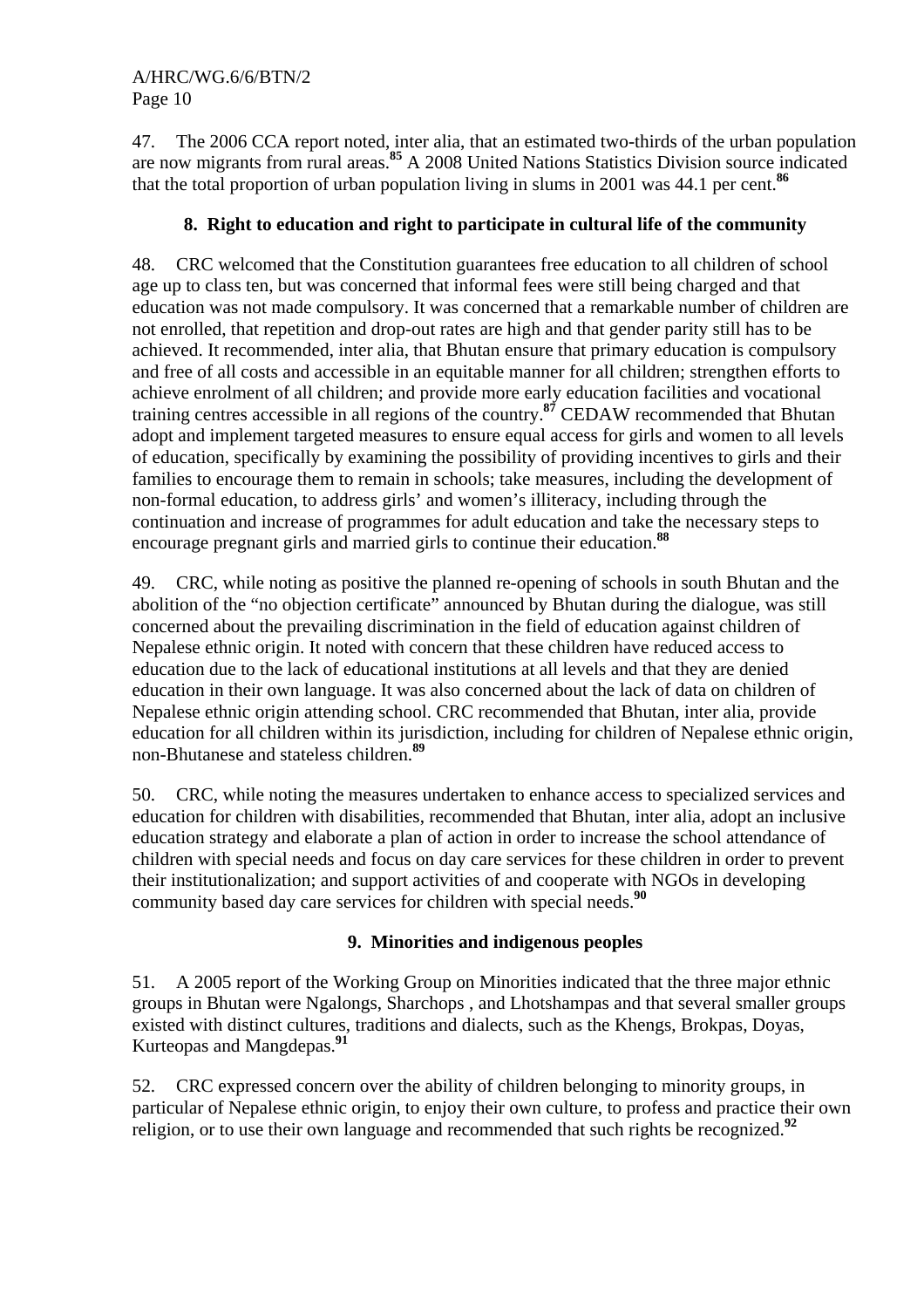#### **10. Migrants, refugees and asylum-seekers**

53. CEDAW expressed concern at the very high number of foreign and migrant workers, who may not benefit from basic rights and minimum protection, including access to health care. It recommended that the fundamental rights of all migrant workers, including women, be taken into consideration, including their right to basic health care.**<sup>93</sup>**

54. CRC noted with concern that no durable solution for Bhutanese refugees living in camps in Eastern Nepal had yet been found and was concerned about the number of refugee children who have been separated from their family in Bhutan and over the lack of measures to achieve family reunification.**<sup>94</sup>** It recommended that Bhutan enhance efforts to find a prompt solution for either the return or resettlement of people living in refugee camps, with particular attention to children and women and reunification with their families; and ensure the transparency of the procedure for the determination of the nationality of refugees, based on the right to a nationality and the right to leave and return to one's country, with due consideration of the best interests of the child.**<sup>95</sup>** It also recommended that Bhutan seek assistance from UNHCR and the International Committee of the Red Cross with regard to refugee children, return, resettlement and family reunification.**<sup>96</sup>**

## **III. ACHIEVEMENTS, BEST PRACTICES, CHALLENGES AND CONSTRAINTS**

55. The 2006 CCA report noted that Bhutan became one of the few countries in the world to meet its part of the 20:20 compact (20 per cent of public investment in health and education).<sup>97</sup> A 2008 UNCTAD report noted that during the period 1990 to 2005, impressive reductions in annual under-5 mortality rates were recorded in Bhutan.**<sup>98</sup>** CRC welcomed the reduction of infant mortality and the measures undertaken to expand and improve access to the public health-care system and that article 9.21 of the Constitution provides for free access to basic public health services.**<sup>99</sup>**

56. CEDAW commended Bhutan for its transition to a democratic Constitutional Monarchy in 2008, which provides a firm foundation for a sustainable and vibrant democracy.**<sup>100</sup>**

## **IV. KEY NATIONAL PRIORITIES, INITIATIVES AND COMMITMENTS**

## **A. Pledges by the State**

N/A.

#### **B. Specific recommendations for follow-up**

57. In 2009, CEDAW requested Bhutan to provide within two years written information on the steps undertaken to implement recommendations contained in paragraph 18 on participation in political and public life and paragraph 20 on violence against women. It also requested Bhutan to consider seeking technical cooperation and assistance, if necessary, for the implementation of the above recommendations.**<sup>101</sup>**

## **V. CAPACITY-BUILDING AND TECHNICAL ASSISTANCE**

58. CEDAW recommended that Bhutan avail itself of technical assistance in the development and implementation of a comprehensive programme aimed at the implementation of the Committee's recommendations and the Convention as a whole. The Committee also called upon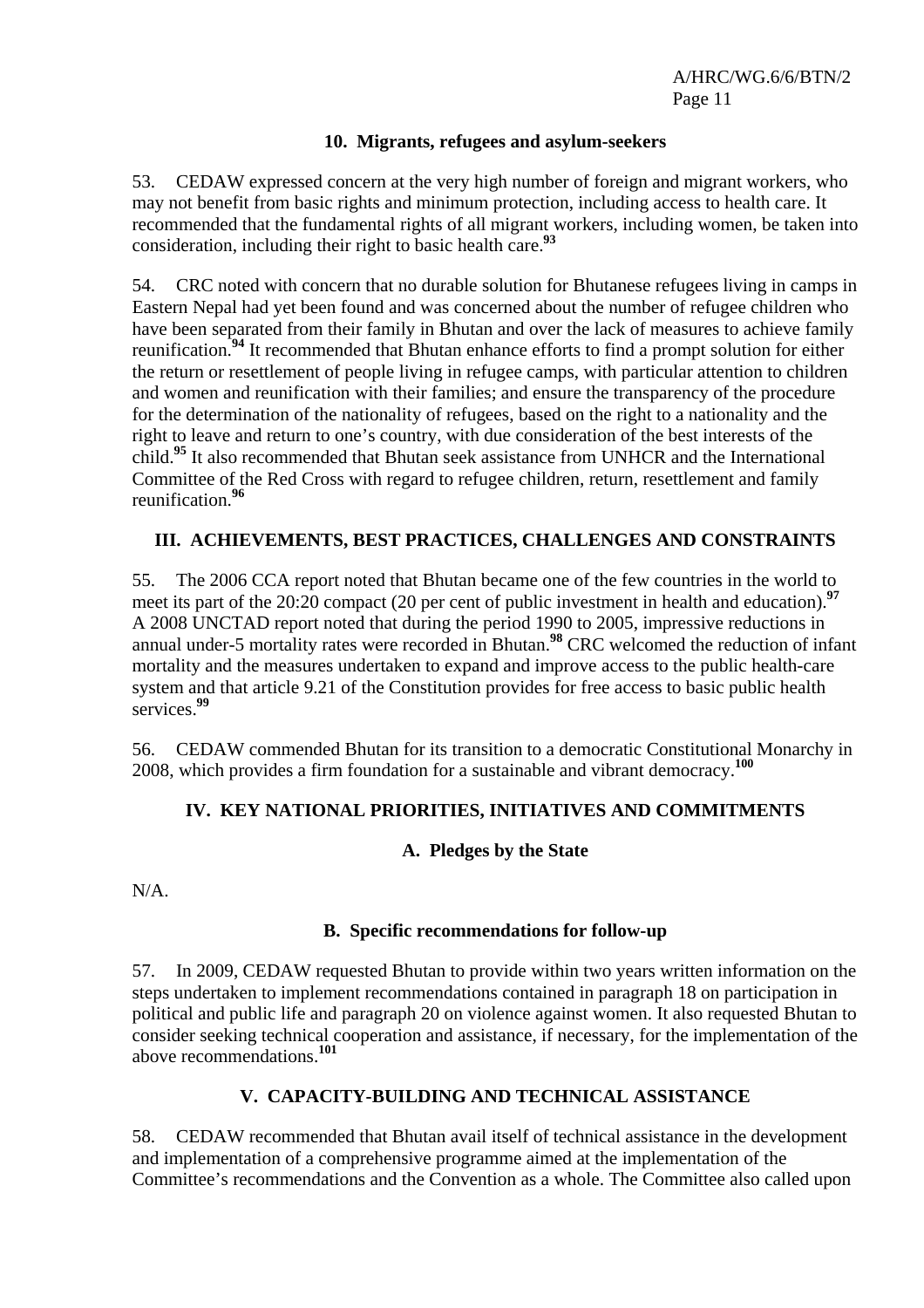Bhutan to strengthen further its cooperation with specialized agencies and programmes of the United Nations system.**<sup>102</sup>**

59. CRC recommended that Bhutan seek technical assistance, including from UNICEF, to, inter alia, combat violence against children,**<sup>103</sup>** and for establishing a juvenile justice system**<sup>104</sup>** in accordance with the provisions of the CRC and international standards.

#### *Notes*

**1** Unless indicated otherwise, the status of ratifications of instruments listed in the table may be found in *Multilateral Treaties Deposited with the Secretary-General: Status as at 31 December 2006* (ST/LEG/SER.E.25), supplemented by the official website of the United Nations Treaty Collection database, Office of Legal Affairs of the United Nations Secretariat, http://treaties.un.org**/**. Accessed on 10 August 2009.

<sup>2</sup> The following abbreviations have been used for this document:

| <b>ICERD</b>     | International Convention on the Elimination of All Forms of Racial Discrimination   |
|------------------|-------------------------------------------------------------------------------------|
| <b>ICESCR</b>    | International Covenant on Economic, Social and Cultural Rights                      |
| <b>OP-ICESCR</b> | <b>Optional Protocol to ICESCR</b>                                                  |
| <b>ICCPR</b>     | International Covenant on Civil and Political Rights                                |
| <b>ICCPR-OP1</b> | <b>Optional Protocol to ICCPR</b>                                                   |
| <b>ICCPR-OP2</b> | Second Optional Protocol to ICCPR, aiming at the abolition of the death penalty     |
| <b>CEDAW</b>     | Convention on the Elimination of All Forms of Discrimination against Women          |
| <b>OP-CEDAW</b>  | <b>Optional Protocol to CEDAW</b>                                                   |
| <b>CAT</b>       | Convention against Torture and Other Cruel, Inhuman or Degrading Treatment or       |
|                  | Punishment                                                                          |
| OP-CAT           | Optional Protocol to CAT                                                            |
| <b>CRC</b>       | Convention on the Rights of the Child                                               |
| OP-CRC-AC        | Optional Protocol to CRC on the involvement of children in armed conflict           |
| OP-CRC-SC        | Optional Protocol to CRC on the sale of children, child prostitution and child      |
|                  | pornography                                                                         |
| <b>ICRMW</b>     | International Convention on the Protection of the Rights of All Migrant Workers and |
|                  | <b>Members of Their Families</b>                                                    |
| <b>CRPD</b>      | Convention on the Rights of Persons with Disabilities                               |
| <b>OP-CRPD</b>   | Optional Protocol to the Convention on the Rights of Persons with Disabilities      |
| <b>CED</b>       | International Convention for the Protection of All Persons from Enforced            |
|                  | Disappearance.                                                                      |

 $3$  Adopted by the General Assembly in its resolution 63/117 of 10 December 2008. Article 17, paragraph 1, of OP-ICESCR states that "The present Protocol is open for signature by any State that has signed, ratified or acceded to the Covenant".

**4** Protocol to Prevent, Suppress and Punish Trafficking in Persons, Especially Women and Children, supplementing the United Nations Convention against Transnational Organized Crime.

<sup>5</sup> 1951 Convention relating to the Status of Refugees and its 1967 Protocol, 1954 Convention relating to the status of Stateless Persons and 1961 Convention on the Reduction of Statelessness.

**6** Geneva Convention for the Amelioration of the Condition of the Wounded and Sick in Armed Forces in the Field (First Convention); Geneva Convention for the Amelioration of the Condition of Wounded, Sick and Shipwrecked Members of Armed Forces at Sea (Second Convention); Convention relative to the Treatment of Prisoners of War (Third Convention); Convention relative to the Protection of Civilian Persons in Time of War (Fourth Convention); Protocol Additional to the Geneva Conventions of 12 August 1949, and relating to the Protection of Victims of International Armed Conflicts (Protocol I); Protocol Additional to the Geneva Conventions of 12 August 1949, and relating to the Protection of Victims of Non-International Armed Conflicts (Protocol II); Protocol additional to the Geneva Conventions of 12 August 1949, and relating to the Adoption of an Additional Distinctive Emblem (Protocol III). For the official status of ratifications, see Federal Department of Foreign Affairs of Switzerland, at www.eda.admin.ch/eda/fr/home/topics/intla/intrea/chdep/warvic.html.

<sup>7</sup> International Labour Organization Convention No. 29 concerning Forced or Compulsory Labour; Convention No.105 concerning the Abolition of Forced Labour, Convention No. 87 concerning Freedom of Association and Protection of the Right to Organize; Convention No. 98 concerning the Application of the Principles of the Right to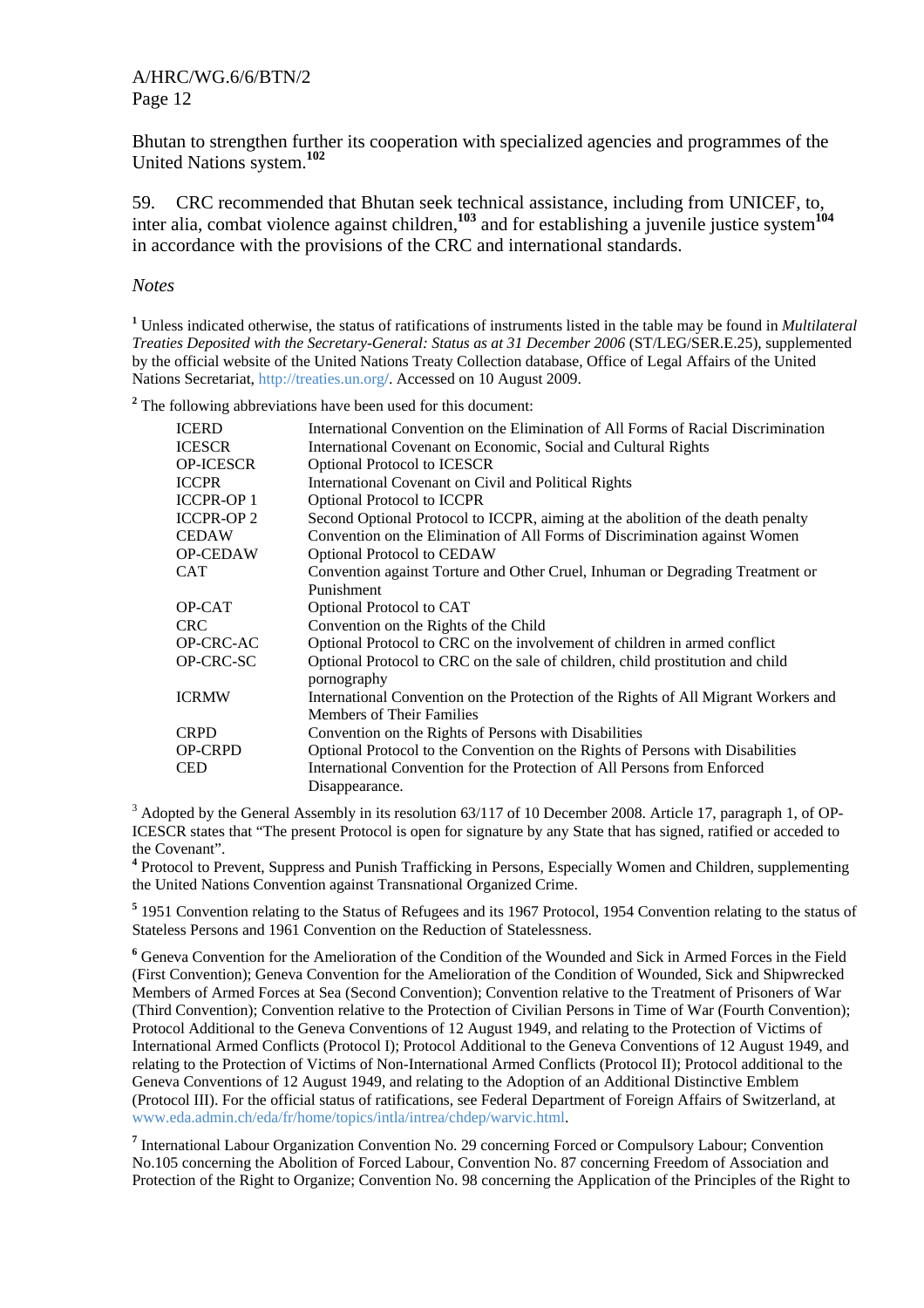Organize and to Bargain Collectively; Convention No. 100 concerning Equal Remuneration for Men and Women Workers for Work of Equal Value; Convention No. 111 concerning Discrimination in Respect of Employment and Occupation; Convention No. 138 concerning the Minimum Age for Admission to Employment; Convention No. 182 concerning the Prohibition and Immediate Action for the Elimination of the Worst Forms of Child Labour.

<sup>8</sup> Concluding observations of the Committee on the Rights of the Child (CRC/C/BTN/CO/2), paras. 75-76.

<sup>9</sup> Concluding observations of the Committee on the Elimination of Discrimination against Women (CEDAW/C/BTN/CO/7), para. 40.

**<sup>10</sup>** Ibid., para. 7.

**<sup>11</sup>** Ibid., para. 37.

**<sup>12</sup>** CRC/C/BTN/CO/2, paras. 34 (b) and 65 (c).

**<sup>13</sup>** UNCT Bhutan, Submission to the UPR on Bhutan; UNICEF: A Situation analysis of Children and Women in Bhutan 2006. Bhutan, 2006. p. 70.

**<sup>14</sup>** CRC/C/BTN/CO/2, para. 67 (c). See also Common Country Assessment for Bhutan 2006, p. 17, available at http://www.undg.org/archive\_docs/9207-Bhutan\_CCA\_\_2006\_.pdf.

**<sup>15</sup>** CEDAW/C/BTN/CO/7, paras. 11-12.

**<sup>16</sup>** CRC/C/BTN/CO/2, paras. 3, 5 and 6.

**<sup>17</sup>** Ibid., para. 6.

**<sup>18</sup>** CEDAW/C/BTN/CO/7, para. 13. See also CRC/C/BTN/CO/2, paras. 7-8.

**<sup>19</sup>** CEDAW/C/BTN/CO/7, para. 14.

<sup>20</sup> For the list of national human rights institutions with accreditation status granted by the International Coordinating Committee of National Institutions for the Promotion and Protection of Human Rights (ICC), see A/HRC/10/55, annex I.

**<sup>21</sup>** General Assembly resolution 48/134 of 20 December 1993, annex and CRC/C/BTN/CO/2, para. 12.

**<sup>22</sup>** CEDAW/C/BTN/CO/7, para. 6.

**<sup>23</sup>** CRC/C/BTN/CO/2, paras. 9-10.

**<sup>24</sup>** The following abbreviations have been used for this document:

CEDAW Committee on the Elimination of Discrimination against Women CRC Committee on the Rights of the Child.

**<sup>25</sup>** CEDAW/C/BTN/CO/7, para. 43.

**<sup>26</sup>** E/CN.4/1995/31/Add.3.

**<sup>27</sup>** E/CN.4/1997/4/Add.3.

<sup>28</sup> The questionnaires included in this section are those which have been reflected in an official report by a special procedure mandate-holder.

<sup>29</sup>See (a) report of the Special Rapporteur on the right to education (A/HRC/4/29), questionnaire on the right to education of persons with disabilities sent in 2006; (b) report of the Special Rapporteur on the human rights of migrants (A/HRC/4/24), questionnaire on the impact of certain laws and administrative measures on migrants sent in 2006; (c) report of the Special Rapporteur on trafficking in persons, especially women and children (A/HRC/4/23), questionnaire on issues related to forced marriages and trafficking in persons sent in 2006; (d) report of the Special Representative of the Secretary-General on the situation of human rights defenders (E/CN.4/2006/95 and Add.5), questionnaire on the implementation of the Declaration on the Right and Responsibility of Individuals, Groups and Organs of Society to Promote and Protect Universally Recognized Human Rights and Fundamental Freedoms sent in June 2005; (e) report of the Special Rapporteur on the situation of human rights and fundamental freedoms of indigenous people (A/HRC/6/15), questionnaire on the human rights of indigenous people sent in August 2007; (f) report of the Special Rapporteur on trafficking in persons, especially in women and children (E/CN.4/2006/62) and the Special Rapporteur on the sale of children, child prostitution and child pornography (E/CN.4/2006/67), joint questionnaire on the relationship between trafficking and the demand for commercial sexual exploitation sent in July 2005; (g) report of the Special Rapporteur on the right to education (E/CN.4/2006/45), questionnaire on the right to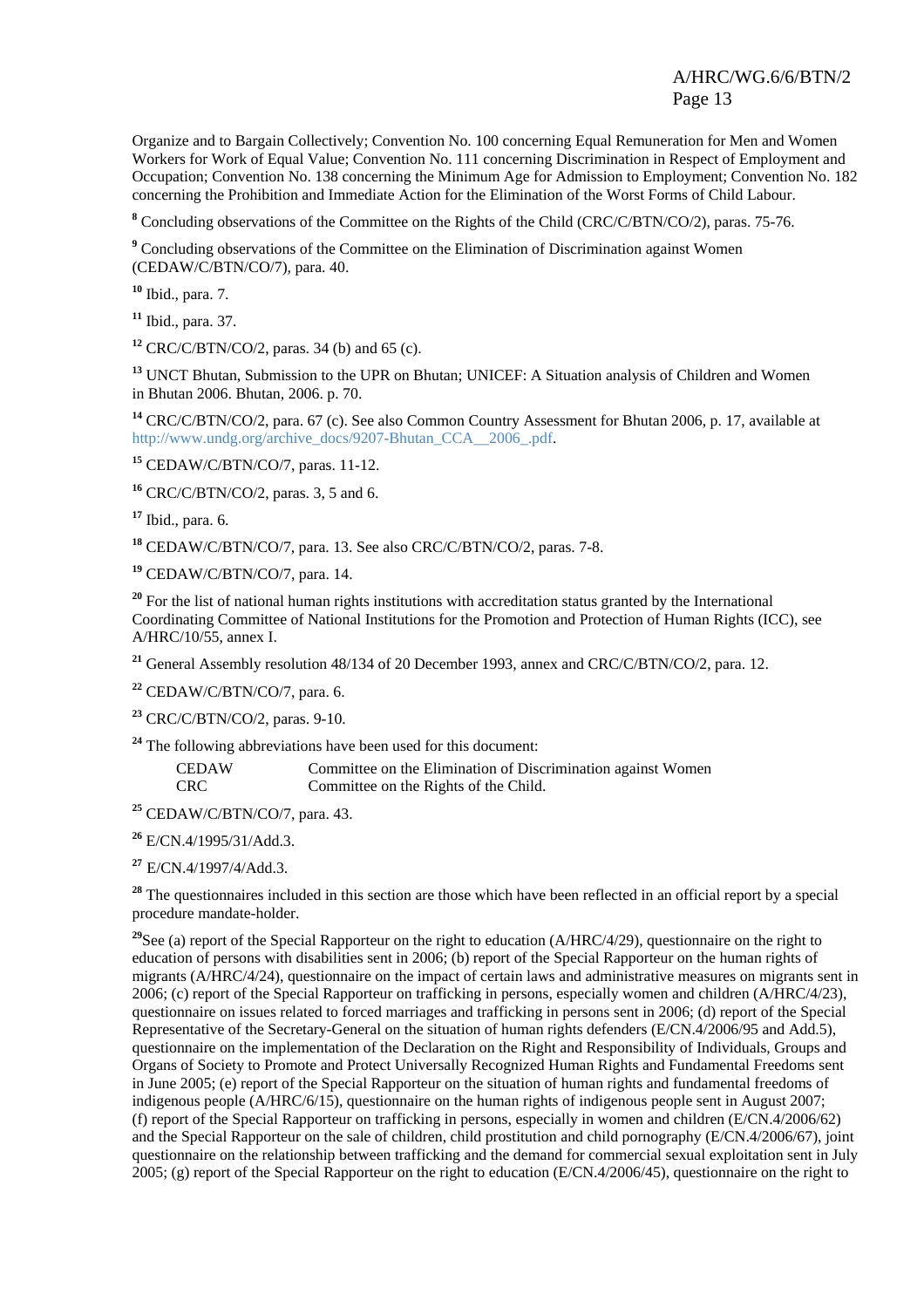education for girls sent in 2005; (h) report of the Working Group on mercenaries (A/61/341), questionnaire concerning its mandate and activities sent in November 2005; (i) report of the Special Rapporteur on the sale of children, child prostitution and child pornography (A/HRC/4/31), questionnaire on the sale of children's organs sent in July 2006; (j) report of the Special Rapporteur on the sale of children, child prostitution and child pornography (A/HRC/7/8), questionnaire on assistance and rehabilitation programmes for child victims of sexual exploitation sent in July 2007; (k) report of the Special Representative of the Secretary-General on the issue of human rights and transnational corporations and other business enterprises (A/HRC/4/35/Add.3), questionnaire on human rights policies and management practices; (l) report of the Special Rapporteur on the right to education (A/HRC/8/10), questionnaire on the right to education in emergency situations sent in 2007; (m) report of the Special Rapporteur on the right to education (June 2009) (A/HRC/11/8), questionnaire on the right to education for persons in detention; (n) report of the independent expert on the question of human rights and extreme poverty to the eleventh session of the HRC (June 2009) (A/HRC/11/9), questionnaire on Cash Transfer Programmes, sent in October 2008; (o) report of the Special Rapporteur on violence against women, (June 2009) (A/HRC/11/6), questionnaire on violence against women and political economy.

**<sup>30</sup>** Annual Report on OHCHR Activities, 2006, pp. 157-158.

**<sup>31</sup>** CEDAW, *Official Records of the General Assembly , Fifty-ninth session, Supplement No. 38* (A/59/38), paras. 115 and 116; CEDAW/C/BTN/CO/7, para. 24.

**<sup>32</sup>** Ibid., para. 16.

- **<sup>33</sup>** CRC/C/BTN/CO/2, para. 25.
- **<sup>34</sup>** Ibid., para. 26.
- **<sup>35</sup>** E/CN.4/Sub.2/AC.5/2005/WP.6, para. 49.
- **<sup>36</sup>** CRC/C/BTN/CO/2, paras. 33 and 34 (a).

**<sup>37</sup>** CEDAW/C/BTN/CO/7, paras. 35-36.

**<sup>38</sup>** A/HRC/4/41, paras. 99-102.

**<sup>39</sup>** CRC/C/BTN/CO/2, paras. 35-36.

**<sup>40</sup>** CEDAW/C/BTN/CO/7, para. 19.

**<sup>41</sup>** Ibid., para. 20.

**<sup>42</sup>** CRC/C/BTN/CO/2, paras. 48-49.

**<sup>43</sup>** CEDAW/C/BTN/CO/7, paras. 21-22.

**<sup>44</sup>** CRC/C/BTN/CO/2, paras. 68-69.

**<sup>45</sup>** UNCT Bhutan, Submission to the UPR on Bhutan; UNICEF: A Situation analysis of Children and Women in Bhutan 2006. Bhutan, 2006, p. 70.

**<sup>46</sup>** Ibid., p. 72.

**<sup>47</sup>** CRC/C/BTN/CO/2, para. 38.

**<sup>48</sup>** See Common Country Assessment for Bhutan 2006, p. 17, available at http://www.undg.org/archive\_docs/ 9207-Bhutan\_CCA\_\_2006\_.pdf).

**<sup>49</sup>** CRC/C/BTN/CO/2, para. 71.

**<sup>50</sup>** Ibid. para. 32.

**<sup>51</sup>** CEDAW/C/BTN/CO/7, para. 34.

**<sup>52</sup>** CRC/C/BTN/CO/2, para. 44.

**<sup>53</sup>** Ibid., para. 45.

**<sup>54</sup>** CEDAW/C/BTN/CO/7, para. 34.

**<sup>55</sup>** CRC/C/BTN/CO/2, para. 47.

**<sup>56</sup>** Report of the Special Rapporteur on freedom of religion or belief (A/HRC/4/21/Add.1), paras. 69-71

**<sup>57</sup>** E/CN.4/Sub.2/AC.5/2005/WP.6, para. 53.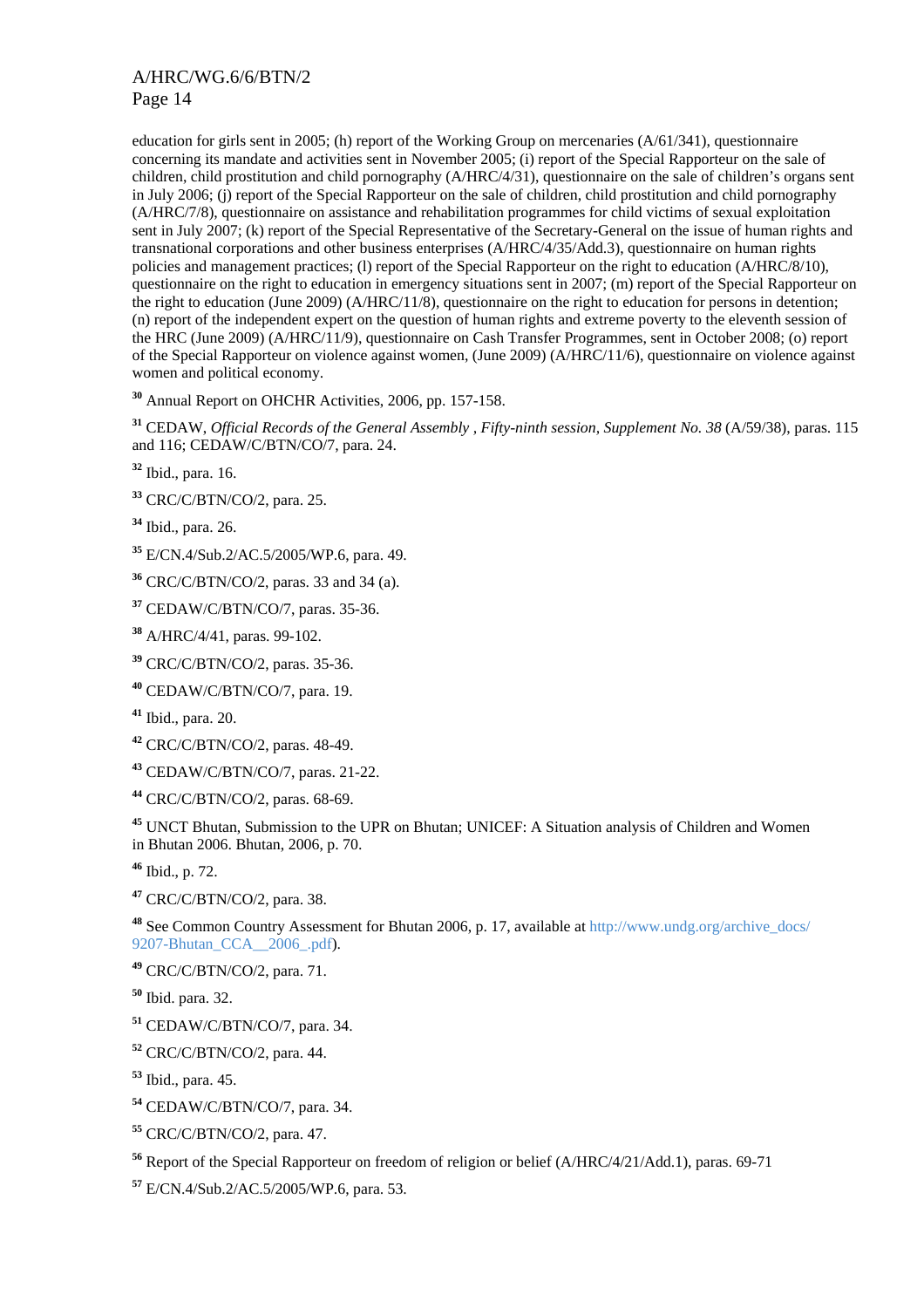CRC/C/BTN/CO/2, paras. 15-16.

United Nations Statistics Division coordinated data and analyses, available at: http://mdgs.un.org/unsd/mdg.

 See Common Country Assessment for Bhutan 2006, p. 34, available at http://www.undg.org/archive\_docs/ 9207-Bhutan\_CCA\_\_2006\_.pdf.

CEDAW/C/BTN/CO/7, para. 18.

<sup>62</sup>See Common Country Assessment for Bhutan 2006, p. 34, available at http://www.undg.org/archive\_docs/ 9207-Bhutan\_CCA\_\_2006\_.pdf.

CEDAW/C/BTN/CO/7, paras. 29-30.

CRC/C/BTN/CO/2, para. 66.

Ibid., para. 67 (a), (b) and (d).

CEDAW/C/BTN/CO/7, paras. 31-32.

 See the United Nations Development Assistance Framework 2008-2012 for Bhutan, p. 6, available at http://www.undg.org/docs/7395/Bhutan\_UNDAF\_2008\_20012.pdf.

 UNCT Bhutan, Submission to the UPR on Bhutan; UNICEF: A Situation analysis of Children and Women in Bhutan 2006. Bhutan, 2006. p. 14.

CEDAW/C/BTN/CO/7, para. 29.

Ibid., para. 30.

CRC/C/BTN/CO/2, para. 57.

 UNCT Bhutan, Submission to the UPR on Bhutan; UNICEF: A Situation analysis of Children and Women in Bhutan 2006. Bhutan, 2006, p. 29.

Ibid., p. 30.

Ibid., p. 27.

United Nations Statistics Division coordinated data and analyses, available at http://mdgs.un.org/unsd/mdg.

CRC/C/BTN/CO/2, para. 53.

Ibid., paras. 54-55 (a).

CEDAW/C/BTN/CO/7, para. 28.

CRC/C/BTN/CO/2, para. 58.

 UNICEF, UNAIDS, WHO, UNFPA, Children and Aids, Third Stocktaking Report 2008, p. 3, available at http://data.unaids.org/pub/Report/2008/20081201\_3rd\_stocktaking\_en.pdf.

CEDAW/C/BTN/CO/7, para. 28.

Ibid.

 UNCT Bhutan, Submission to the UPR on Bhutan; UNICEF: A Situation analysis of Children and Women in Bhutan 2006. Bhutan, 2006, p. 23.

CRC/C/BTN/CO/2, para. 56.

 See Common Country Assessment for Bhutan 2006, p. 8, available at http://www.undg.org/archive\_docs/ 9207-Bhutan\_CCA\_\_2006\_.pdf.

United Nations Statistics Division coordinated data and analyses, available at: http://mdgs.un.org/unsd/mdg.

CRC/C/BTN/CO/2, paras. 60-61.

CEDAW/C/BTN/CO/7, para. 26.

CRC/C/BTN/CO/2, paras. 62-63.

Ibid., paras. 50 and 51(a) and (c).

E/CN.4/Sub.2/AC.5/2005/WP.6, para. 47.